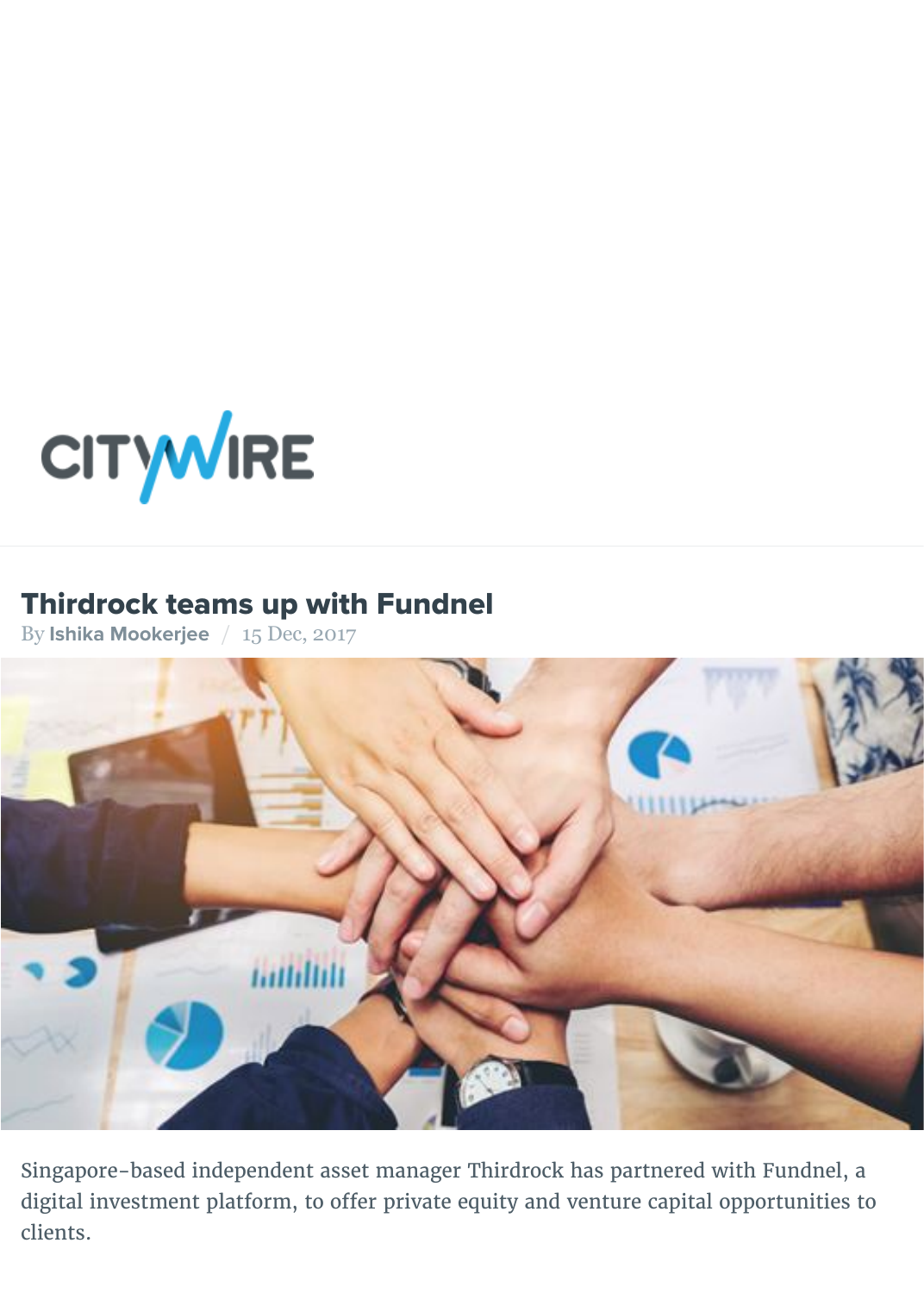Teo added that clients are generally more interested in equity, quasi-equity transactions, and alternative assets, which make up 10-25% of the average portfolio.

'Infrastructure and real estate mezzanine deals are also an area of investment us due to the stable cash yielding profile,' he said.

Fundnel, headquartered in Singapore, counts DBS, Dymon Asia Ventures, and A Ventures amongst its investors and partners, and the deal origination value on exceeds \$100 million.

The cross-referral program is based on Fundnel's proprietary technology for diligence. It uses big data and automation to benchmark applicant companies against peer industries and stages of growth.

About 10% of the assessed deals make it to the online platform, where investor network have the opportunity to participate in investments.

Only those deals that are backed by institutional investors or banks are introdu individual investors. Thirdrock will carry out an internal review of the deals as

'The combined deal flow from both the Fundnel and Thirdrock pipeline encompare opportunities in various sectors, including technology, financial and profession lifestyle, retail and F&B,' said Kelvin Lee, CEO and co-founder at Fundnel.

### **FUND MANAGERS IN THE NEWS**



#### **Adeline Ngee Cheng Ng**

**Top 10 AM industry moves in 2017**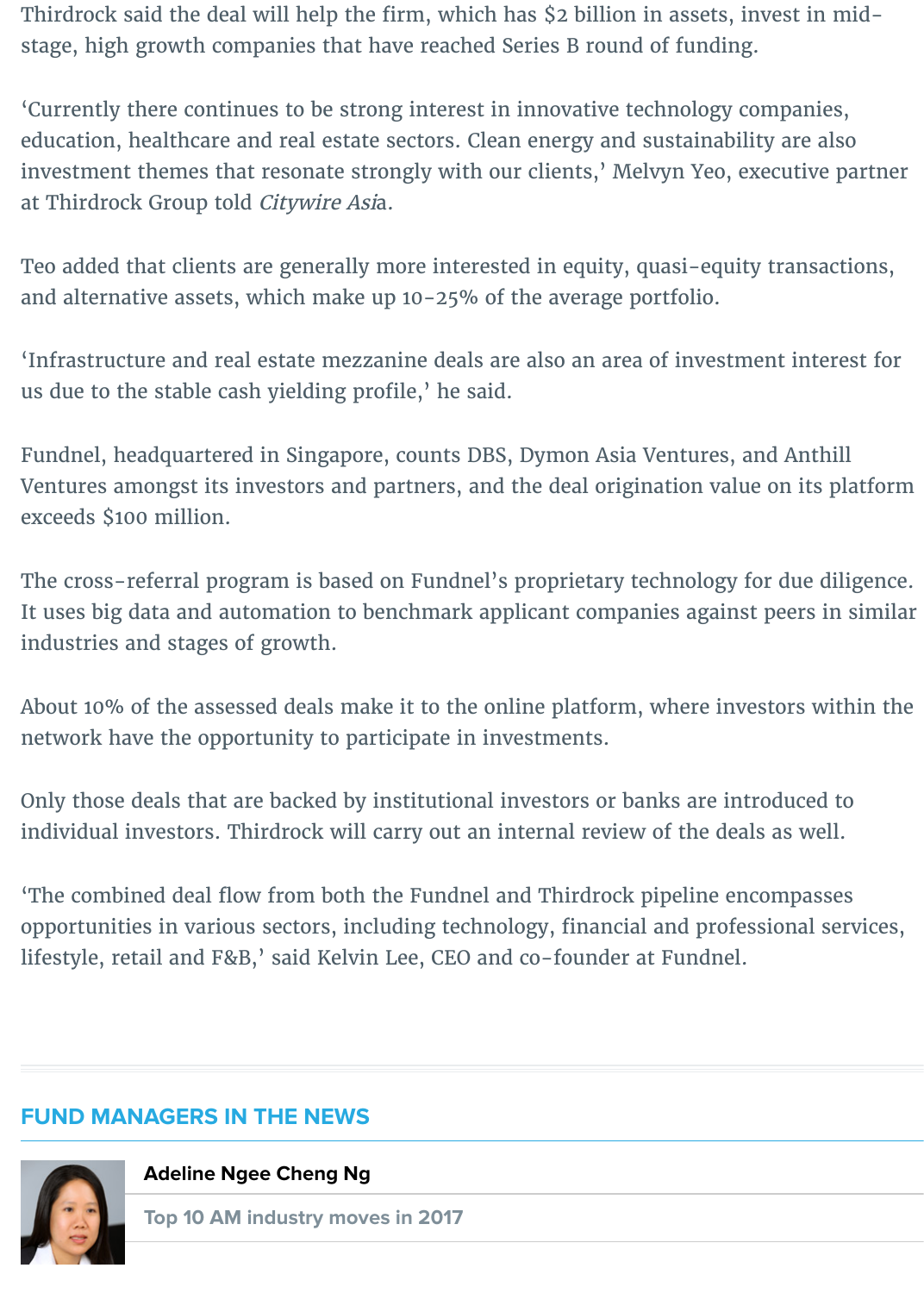



#### **[Elizabeth Soon](http://citywireasia.com/news/how-we-invest-in-india-china-morgan-stanley-im/a1076115?ref=international_asia_latest_news_list&linkSource=article-managers-in-the-news)**

**China halts approvals for HK equity funds**

#### **[MOST POPULAR](http://citywireasia.com/manager/elizabeth-soon/d1357?linkSource=article-managers-in-the-news)**



**[New ICO launch attracts the super-rich](http://citywireasia.com/news/new-ico-launch-attracts-the-super-rich/a1077400?ref=international-asia-most-popular-list&linkSource=article-mini-hp)**

**Safra Sarasin hires MD from Deutsche Bank**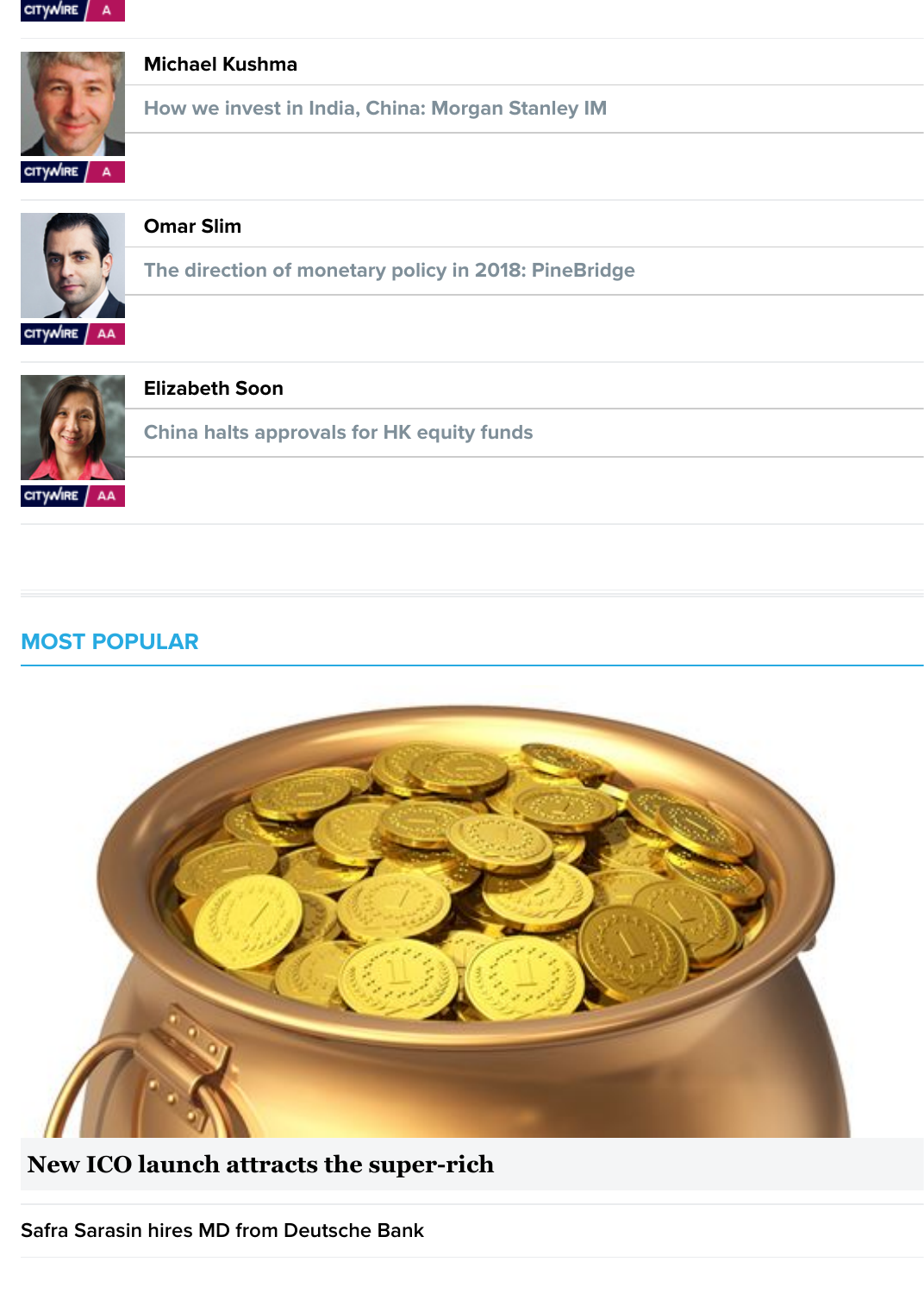

### **[Is it time to put tech under the accountability scanner?](http://citywireasia.com/news/is-it-time-to-put-tech-under-the-accountability-scanner/a1019593?ref=international-asia-video-list&linkSource=article-mini-hp)**

| Video highlights from our Citywire Asia Retreat in Bangkok   0               |
|------------------------------------------------------------------------------|
| <b>NNIP manager: China slowdown won't affect our investments</b>   $\bullet$ |
| UBS equity chief: flows into Asia changing post Brexit   0                   |
| Wealth CIO makes contrarian bet on hedge funds   0                           |
|                                                                              |

! **Read More**

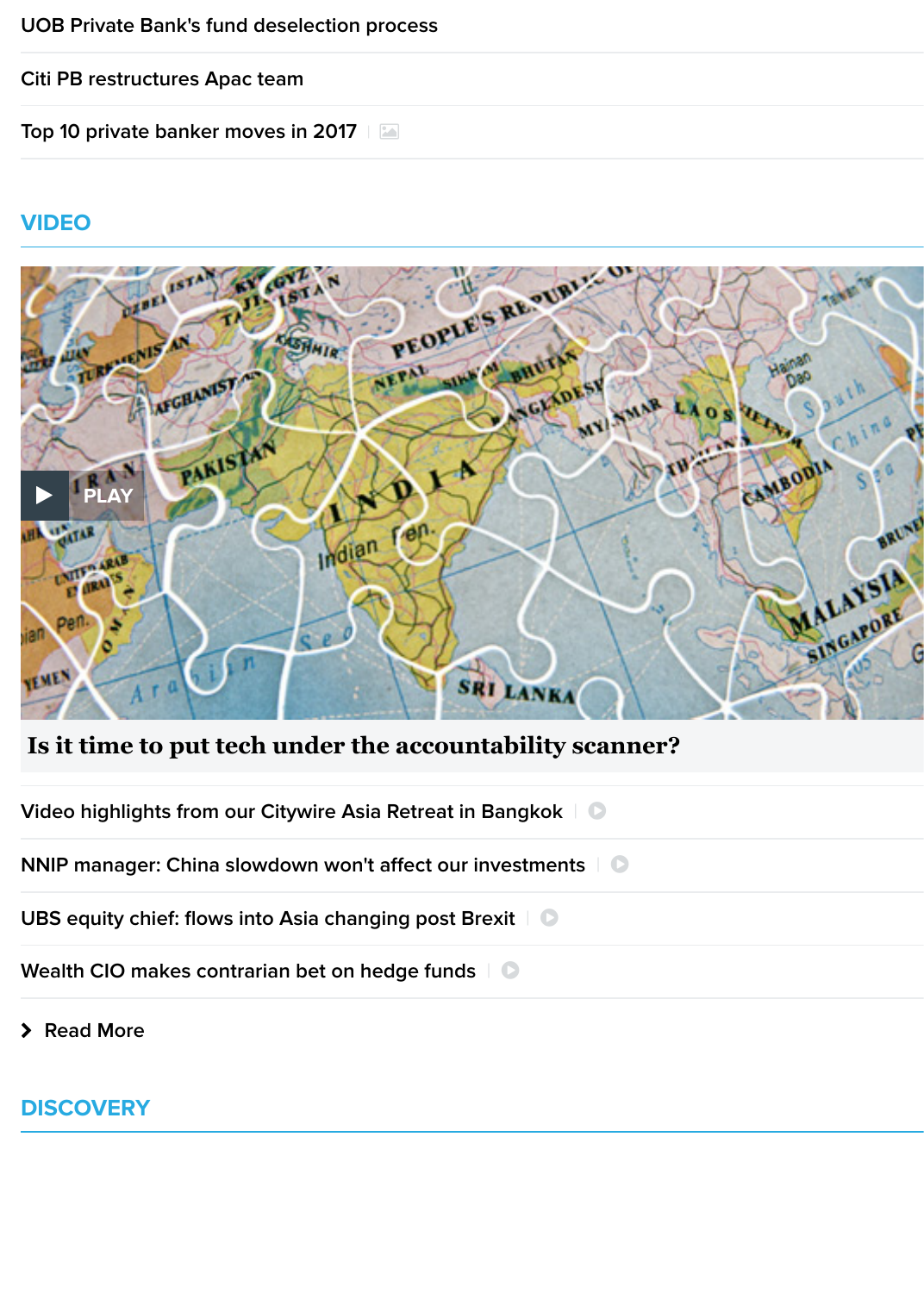## Fund Flows: August - October 2016

### **[Fund Flows Part V: what has been selling?](http://citywireasia.com/news/fund-flows-part-v-what-has-been-selling/a974784?ref=international-asia-discovery-list&linkSource=article-mini-hp)**

| > Read More                                        |  |
|----------------------------------------------------|--|
| <b>Fund flows: what has been selling?</b>          |  |
| <b>Fund Flows Part II: what has been selling?</b>  |  |
| <b>Fund Flows Part III: what has been selling?</b> |  |
| <b>Fund Flows Part IV: what has been selling?</b>  |  |

### **[COMMUNITY](http://citywireasia.com/news/fund-flows-part-iii-what-has-been-selling/a972832?ref=international-asia-discovery-list&linkSource=article-mini-hp)**

# **[Hang Seng Bank expanding conviction list](http://citywireasia.com/news/fund-flows-part-ii-what-has-been-selling/a972821?ref=international-asia-discovery-list&linkSource=article-mini-hp)**